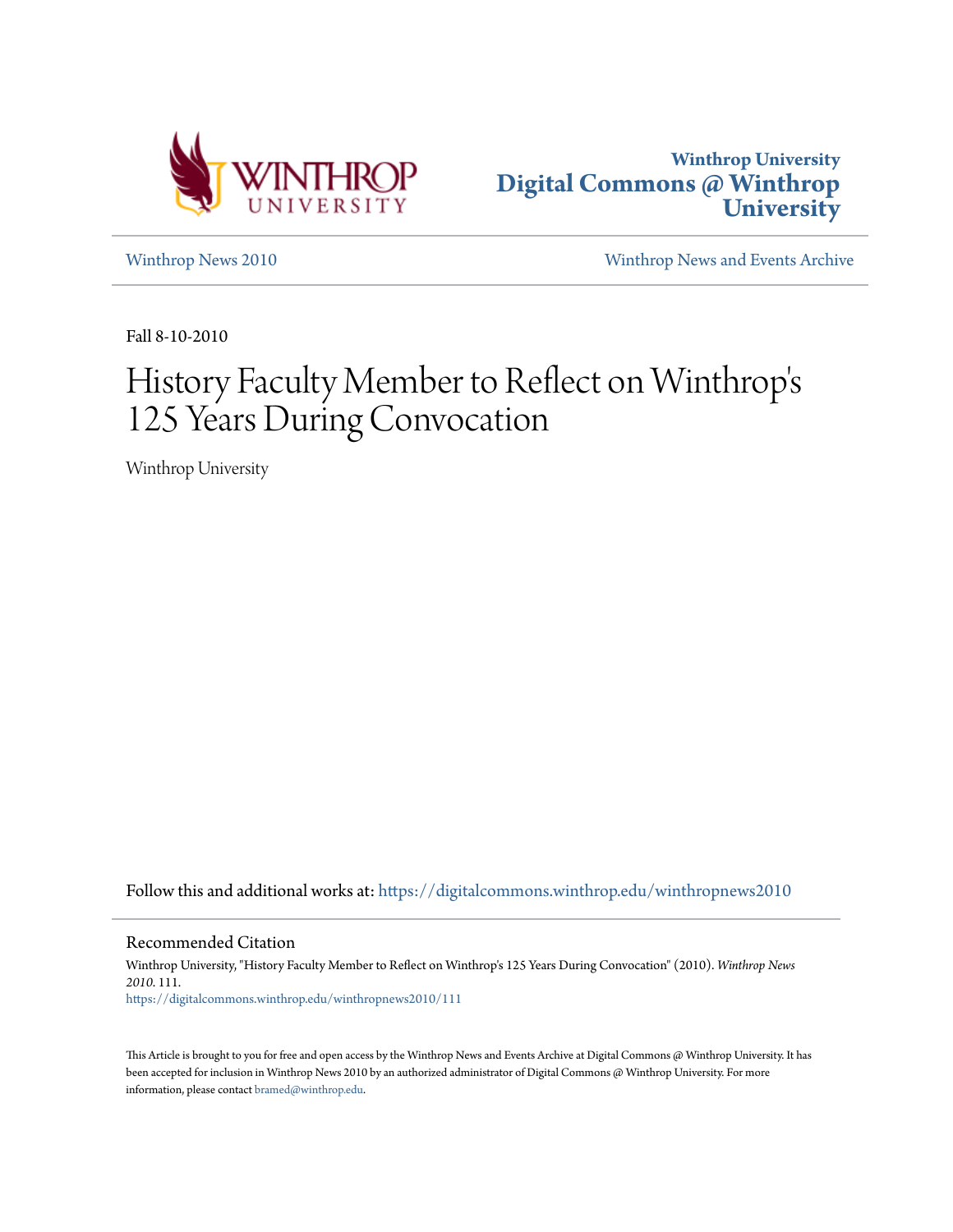**ABOUT ADMISSIONS & AID ACADEMICS STUDENT LIFE ATHLETICS GIVING**

**C** SHARE



上没有。

All News

Archives

RSS News Feeds

Winthrop in the News

# 08/10/2010 **History Faculty Member to Reflect on Winthrop's 125 Years During Convocation**

## **Quick Facts**

WINTHROP

UNIVERSITY

The speech will note Winthrop's 125th anniversary as a higher education institution. Various activities are planned throughout the academic year.

Convocation, traditionally held the day before classes begin, serves as an official welcome to new freshmen and their induction into the Winthrop community of learners.



ROCK HILL, S.C. - **Dr. Edward Lee**, an associate professor in Winthrop's Department of History and a third-generation Winthrop graduate, will deliver the Aug. 23 **Convocation keynote** speech on **"Winthrop and the New South."**

The speech will note **Winthrop's 125th anniversary** as a higher education institution. Various activities are planned throughout the academic year.

Edward Lee

Lee '83 noted: "Winthrop was born 125 years ago in Columbia as a New South educational institution, led by energetic visionaries like first president **David Bancroft**

**Johnson** and first instructor **Mary Hall Leonard**. These educators were determined that Winthrop would represent a new era of excellence and achievement. They focused, not on the conflict of the Civil War which had only ended 20 years earlier but on the dawn of a new era in our region's history."

Convocation, traditionally held the day before classes begin, serves as an official welcome to new freshmen and their induction into the Winthrop community of learners. Offices will close at 3:45 p.m. so that all faculty and staff will be able to attend the 4 p.m. ceremony in Byrnes Auditorium.

During Winthrop's Convocation ceremony, students will be welcomed to Rock Hill by **Kathy Bigham, chair of the Board of Trustees**; **Doug Echols, mayor of Rock Hill**; **Sydney Evans, chair of the Council of Student Leaders**; and **Marsha Bollinger, faculty representative**.

Immediately following Convocation, **President and Mrs. Anthony DiGiorgio** will lead students out of Byrnes and toward Tillman Hall in the **traditional Blue Line procession**. The community picnic will follow on the lawn in front of Tillman Hall and Margaret Nance Hall at 5 p.m. The rain location for the picnic is the West Center.

**Lee** has been a member of Winthrop's faculty since 1994 and teaches courses on South Carolina, the U.S. military, public history and teacher education. Prior to teaching at Winthrop, he taught at the University of South Carolina, University of North Carolina at Charlotte and Belmont Abbey College.

During his academic career, **Lee** has been a commentator for NBC News, National Public Radio and the regional media. A past president of the South Carolina Historical Association, **Lee** serves on the State Archives Commission and the National Register of Historical Places Review Committee. He is the author or co-author of 14 books, including "South Carolina in the Civil War" and the awardwinning "Yorkville to York."

For the last nine years, **Lee** has served as **mayor of the city of York**, which is the county seat for York County.

**Lee** received his B.A. in history and political science from Presbyterian College and his master's